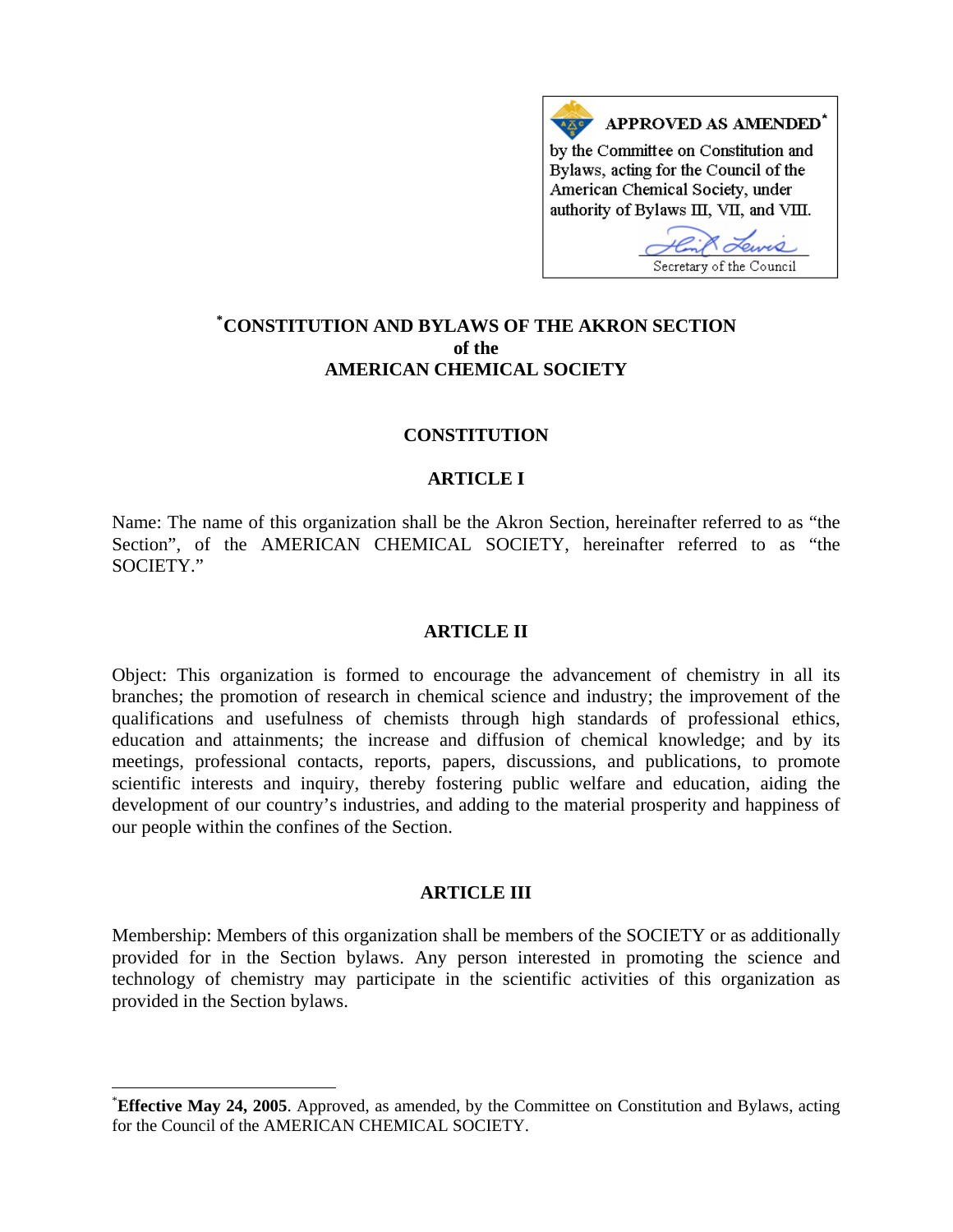#### **ARTICLE IV**

Meetings: Regular meetings shall be held as provided by the Section bylaws. Special meetings may be called by a two-thirds vote of the members present at any regular meeting at which a quorum is present, or by the Chair.

#### **ARTICLE V**

Officers: The officers of this Section shall be a Chair, a Chair-Elect, an Immediate Past Chair, a Secretary, a Treasurer, and the Councilors and Alternate Councilors to which the Section is entitled by the Constitution and Bylaws of the SOCIETY. The Executive Committee shall consist of these officers and other members designated in the Section bylaws.

#### **ARTICLE VI**

Affiliation: At all times this Section shall be a part of the SOCIETY, and no provision in this Constitution or the Section bylaws shall conflict with the Constitution and Bylaws of the SOCIETY.

#### **ARTICLE VII**

Amendments: Any ten members may present proposed amendments to this constitution, in writing, at any regular meeting. Any proposed amendment shall be referred to the Executive Committee, which together with the sponsors, shall draw up proposed amendment in a proper form which is acceptable to the sponsors. A copy of the proposed amendment together with the recommendation of the Executive Committee and a ballot, shall be presented to each member by the Secretary within six months from the time said amendment was presented to the Executive Committee. A committee consisting of the Secretary and two other members, appointed by the Chair, shall count the ballots upon expiration of four weeks after the ballots have been presented. An affirmative vote of three-fourths of the members voting shall be required to pass amendment.

The amendment shall become effective upon approval by the Committee on Constitution and Bylaws, acting for the Council, unless a later date is specified.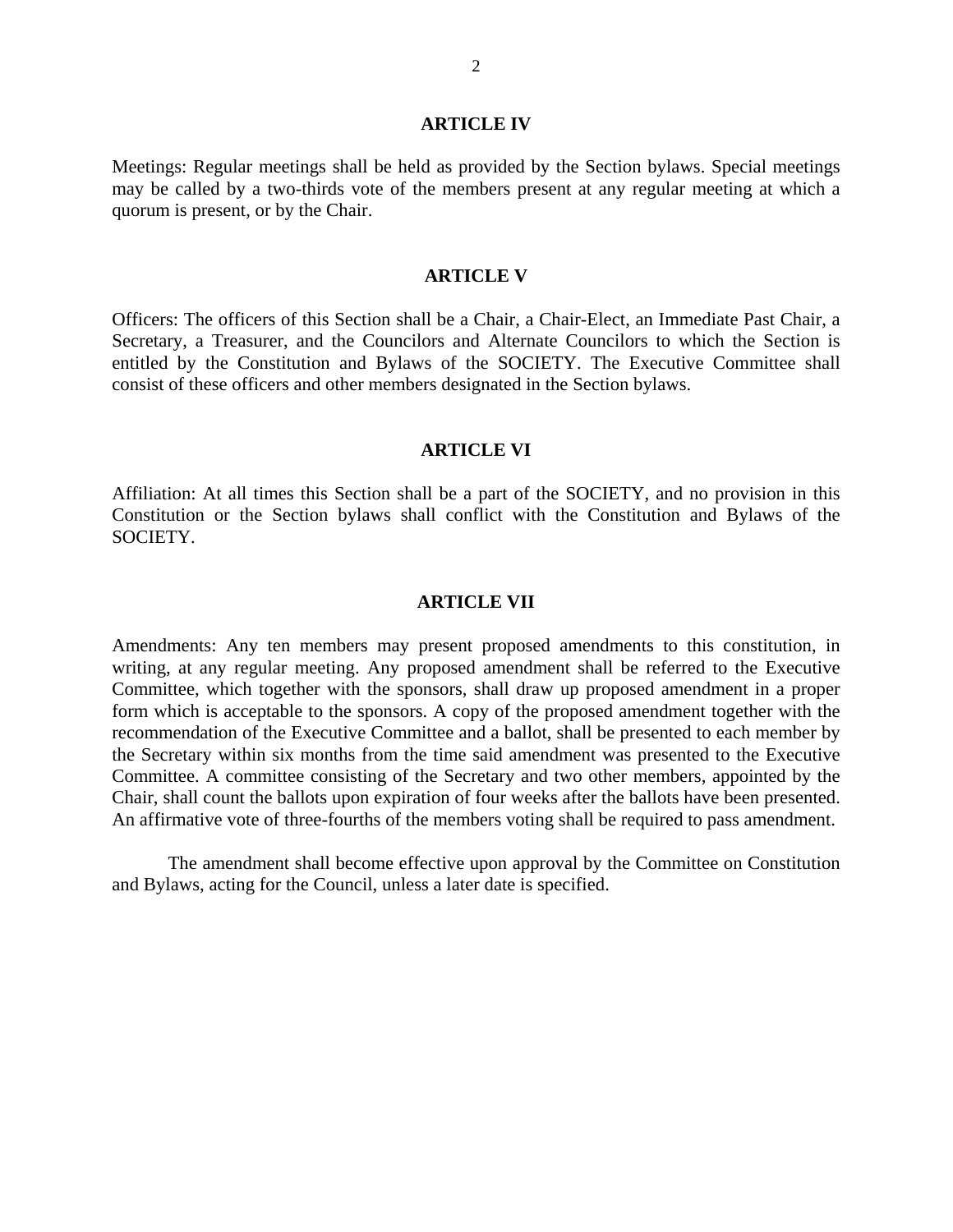# **[\\*](#page-2-0) BYLAWS OF THE AKRON SECTION of the AMERICAN CHEMICAL SOCIETY**

## **BYLAW I Members and Affiliates**

Section 1. The membership of the Section shall include those MEMBERS, ASSOCIATE MEMBERS, and National Affiliates of the SOCIETY residing within the territory of the Section, provided that exceptions to this rule may be made in conformity with the Constitution and Bylaws of the SOCIETY.

Section 2. A person who is not qualified to be either a member or a National Affiliate of the SOCIETY may become a Local Section Affiliate by approval of the Membership Committee of the Local Section. Such persons may be regularly matriculated students specializing in chemistry, chemical engineering or a related scientific field.

Section 3. MEMBERS, ASSOCIATE MEMBERS, National Affiliates and Local Section Affiliates shall have such rights and privileges as are accorded them by the Constitution and Bylaws of the SOCIETY. ASSOCIATE MEMBERS shall have all privileges of membership except that of holding an elective position. National Affiliates and Local Section Affiliates may not vote for or hold an elective position of the Section, vote on articles of incorporation and bylaws of the Section, or serve as voting members of the Executive Committee.

### **BYLAW II Dues**

Section 1. The Executive Committee shall determine the amounts of voluntary Local Section dues for members of each of the above classifications and Local Section Affiliates before March 15 for the following year. The dues for Local Section Affiliates shall be in accordance with the Constitution and Bylaws of the SOCIETY.

Section 2. Local Section dues shall be payable during the year in which they are assessed.

Section 3. All members shall be exempt from payment of Local Section dues until the next anniversary of the first year of membership in the SOCIETY.

l

<span id="page-2-0"></span><sup>\*</sup> **Effective May 25, 2005**. Approved, as amended, by the Committee on Constitution and Bylaws, acting for the Council of the AMERICAN CHEMICAL SOCIETY.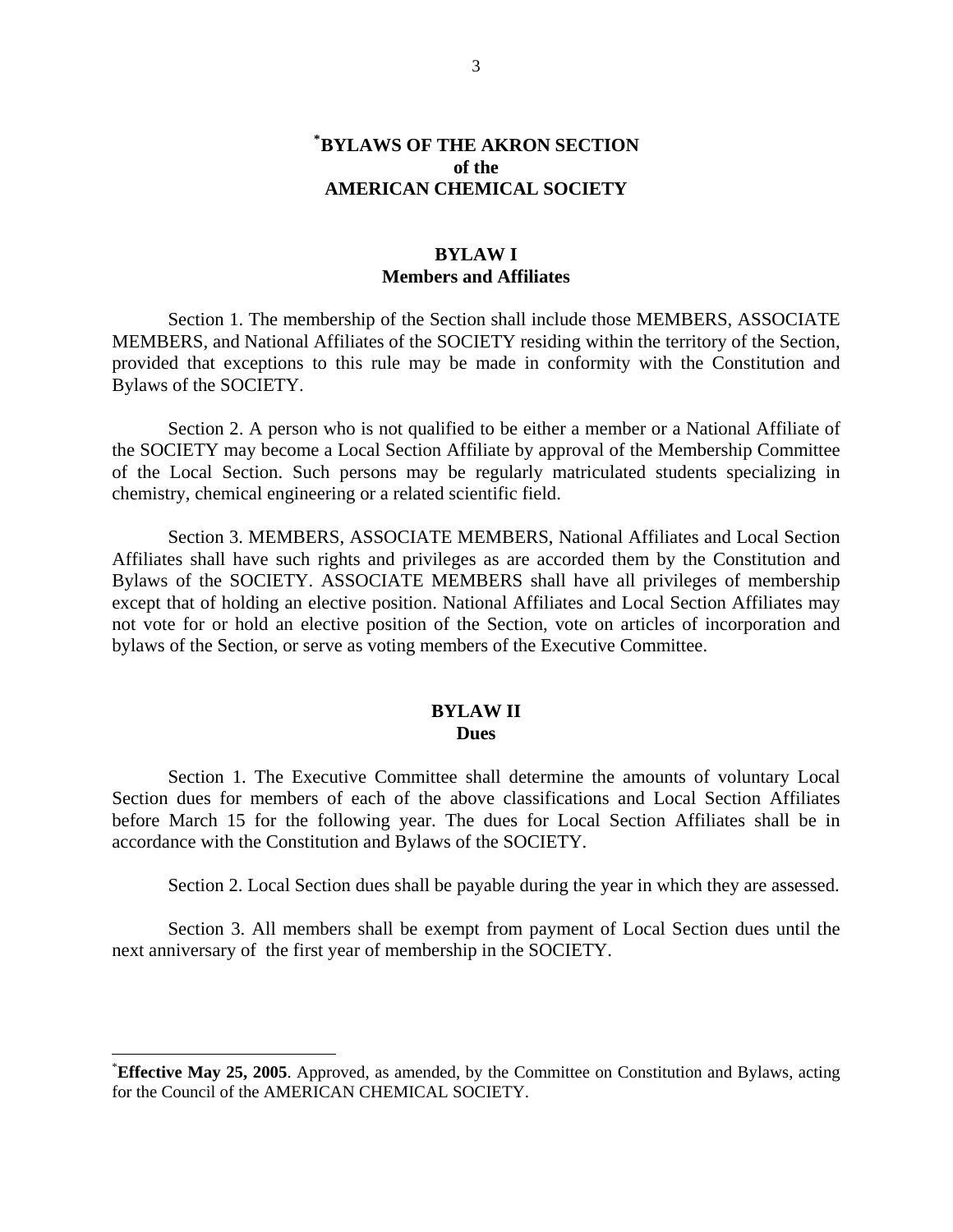Section 4. MEMBERS and ASSOCIATE MEMBERS transferring to the Akron Section shall not pay Local Section dues until the next anniversary of the first year of membership in the SOCIETY.

# **BYLAW III Meetings**

Section 1. There shall be not less than seven meetings each year. The dates and places are to be chosen by the Chair-Elect.

Section 2. Technical lectures shall be open to the public.

## **BYLAW IV Quorum**

One-twentieth of the membership shall constitute a quorum for the transaction of all business. Due advance notice must be given to the whole membership of any official business to be transacted.

## **BYLAW V Resolutions**

A resolution or motion which has not been introduced by the Executive Committee and which does not require immediate action by the Section shall be referred to the Executive Committee for consideration before being acted on by the Section. The Executive Committee shall report its recommendation at the next regular meeting of the Section. A resolution or motion, which has been introduced by the Executive Committee and does not require immediate action of the Section shall be introduced at any regular meeting and shall be acted on at the next regular meeting.

## **BYLAW VI Officers and Elections**

Section 1. The officers of the Local Section shall be the Chair, Chair-Elect, Immediate Past Chair, Secretary, Treasurer, and the Councilors and Alternate Councilors, to which the Section is entitled by the Constitution and Bylaws of the SOCIETY.

Section 2. The Chair-Elect, Secretary, and Treasurer shall be elected for terms of one year.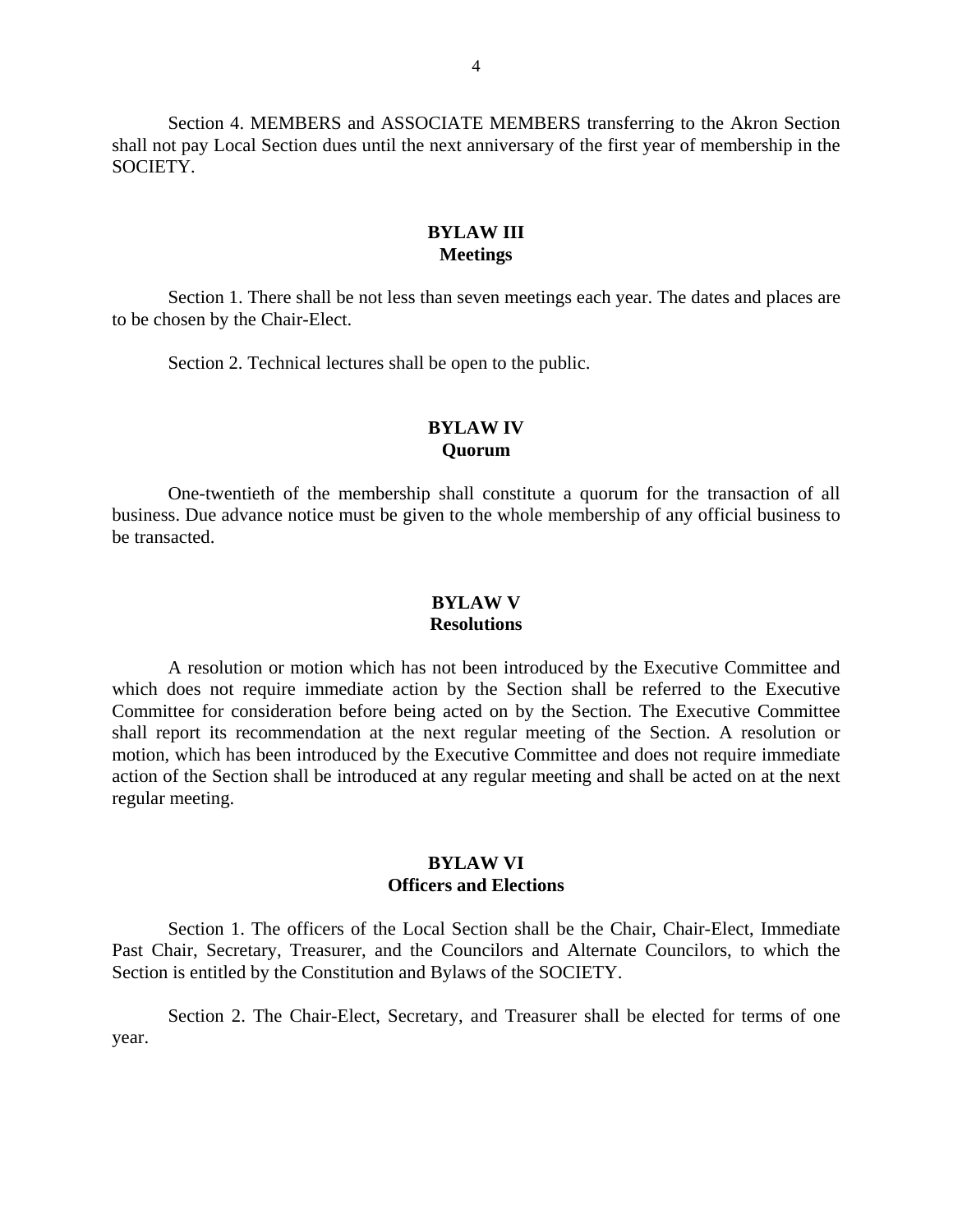Section 3. At the expiration date of the one-year term, the Chair-Elect shall become Chair and shall hold this office for one year. At the expiration date of that one-year term, the Chair shall become Immediate Past Chair and hold this office for one year.

 Section 4. Newly elected officers shall take office January 1. Retiring officers shall be *ex officio* members of the Executive Committee for the first Executive Committee Meeting following their retirement.

Section 5. Councilors and Alternate Councilors shall serve for terms of three years beginning January 1 in each case. Their respective triennium terms shall be so selected as to produce rotation.

Section 6. The Chair of the Section shall appoint a Committee on Nominations and Awards consisting of three or more members. It shall be one of the duties of this Committee to nominate one candidate, and preferably two, for each office of the Local Section other than the Chair, succeeded to by the Chair-Elect, and the offices of Councilor and Alternate Councilor. The Committee shall also prepare a slate of candidates for Councilor and Alternate Councilor consisting of not less than twice the number of Councilors and Alternate Councilors to be elected. It is preferred that these candidates be Past Chairs of the Section. Alternate Councilors whose terms extend beyond the current year may be included on this slate. This Committee shall meet at least two months preceding the October meeting and it shall report its slate of candidates at the October meeting. Prior to the October meeting, the slate of candidates shall be presented to the membership, or announced in a publication which is sent to Local Section members. All candidates shall be MEMBERS of the Section.

Section 7. The Chair may receive additional nominations prior to the October meeting by petitions containing five or more signatures.

Section 8. From these nominations the Secretary shall make up a ballot placing names of the candidates for each office on the ballot in an order chosen by lot and this ballot shall be sent to each member (except not to National Affiliates or Local Section Affiliates) not later than November 1. No one's name shall be placed on the ballot whose consent to serve has not first been obtained by the Nominations and Awards Committee or by the Secretary.

Section 9. Members may vote for one candidate for each office other than Councilor and Alternate Councilor. From the slate of candidates for the latter offices, each member may vote for not more than the number of such offices to be filled.

Section 10. All returned ballots must be in the hands of the Secretary not later than November 15. To be counted each ballot must contain the name of the member, either as a signature, or printed, stamped, typewritten, etc. The Secretary shall check each name against the membership list and call the attention of the Committee on Nominations and Awards to any discrepancy. Tellers shall be chosen by the Chair of the Committee on Nominations and Awards.

Section 11. The candidate receiving the highest number of votes for each office, other than Councilor and Alternate Councilor, shall be declared elected. The one or more, candidates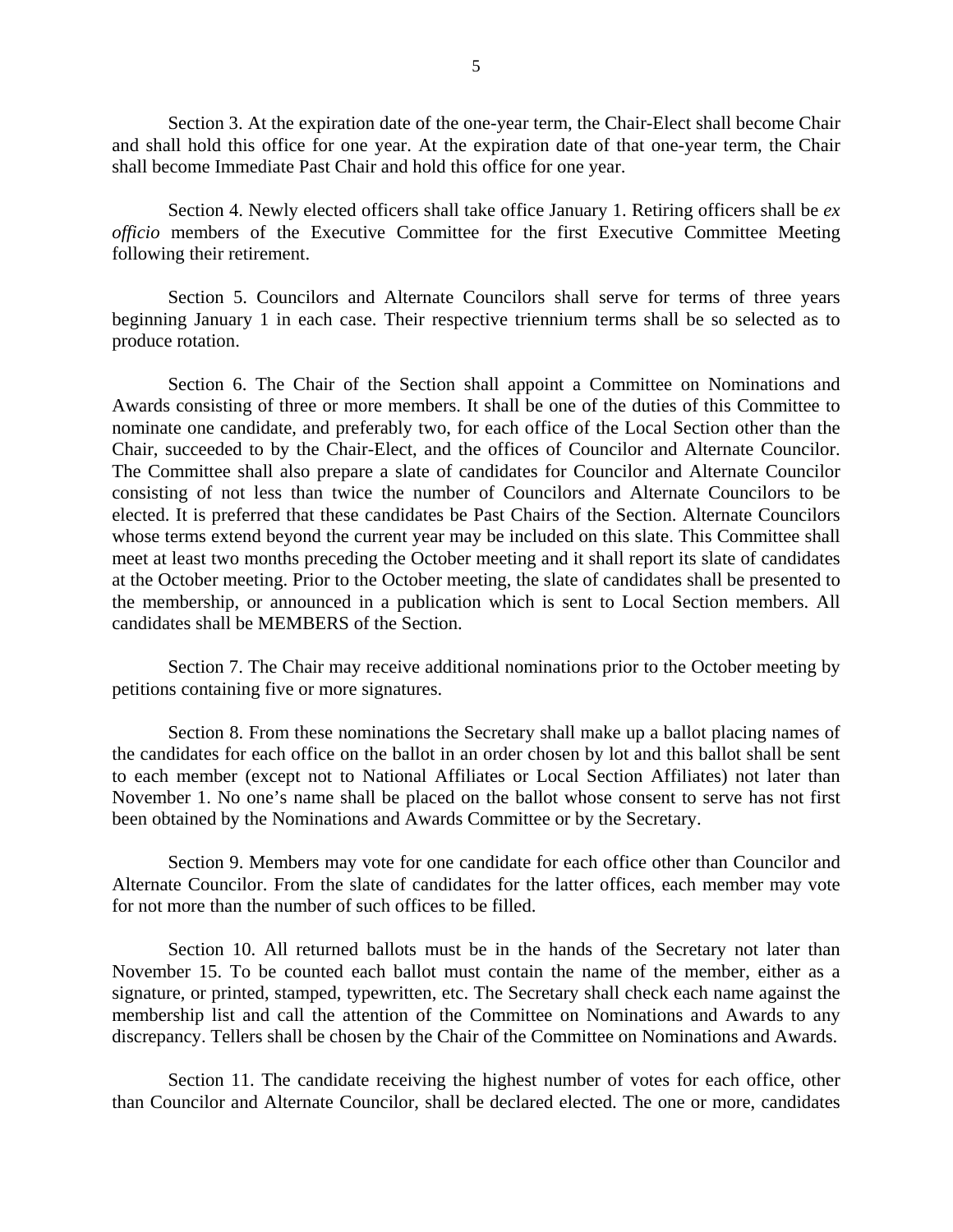from the slate for Councilor and Alternate Councilor who receive the greatest number of votes shall be declared elected Councilor. The candidates receiving the next greatest number of votes shall be declared elected Alternate Councilor. In the event that an Alternate Councilor whose term shall not have expired on the following January 1 is elevated to the office of Councilor by the above procedure, the resulting vacated office as Alternate Councilor shall be filled by the candidate among those remaining who received the greatest number of votes. An Alternate Councilor whose term will not expire on the following January 1 shall not be eligible for the office of Alternate Councilor for the next immediate triennium term.

Section 12. The election results shall be reported to the Section orally at the November meeting, or as soon thereafter as possible, or the Section shall be notified by mailed notice or by announcement in the press. The Tellers shall file with the Secretary the number of votes received by each candidate not later than November 25, so that the names of the newly elected Councilors are submitted to the Executive Director of the SOCIETY by December 1.

Section 13. In the event that the Akron Section receives notification that it is to be allowed an additional Councilor and thereby an additional Alternate Councilor, these positions shall be filled through the next regular ballot election of the Section. The Committee on Nominations and Awards shall supply nominees. The Committee on Nominations and Awards shall specify the election procedure. The Executive Committee of the Section shall have the authority to select a Councilor and Alternate Councilor to serve until the next regular ballot election.

Section 14. Vacancies in office during the year shall be filled by appointment by the Executive Committee, except in the case of a vacancy in the office of Councilor, Alternate Councilor or Treasurer. Such vacancies for Councilor or Alternate Councilor shall be filled through the next regular ballot election. The Committee on Nominations and Awards, who shall also specify the election procedure, shall supply nominees. The Executive Committee of the Section shall have the authority to select a Councilor or an Alternate Councilor to serve until the next regular ballot election. The Chair of the Planning and Procedures Committee (Immediate Past Chair) shall assume the duties as Treasurer during any extended absence of the Treasurer or in the case of the Treasurer's resignation.

Section 15. Any officer or committee chair who shall fail properly to perform the duties of the office, or shall act in a manner tending to bring discredit to the Section, may be removed from office by a two-thirds majority vote of the elected members of the Executive Committee. Due notice of the anticipated action shall be given at least one month in advance of this meeting of the Executive Committee, at which time the accused shall have full opportunity to be heard. The Secretary of the Section shall conduct the vote by secret ballot. If the Section Chair is the officer whose removal is being considered, the Chair shall not preside over the Executive Committee during the consideration of this item of business. Any elected officer removed from office under the provisions of this paragraph shall have the right of appeal to a duly constituted Section meeting, at which a simple majority shall be required to sustain the action of the Executive Committee.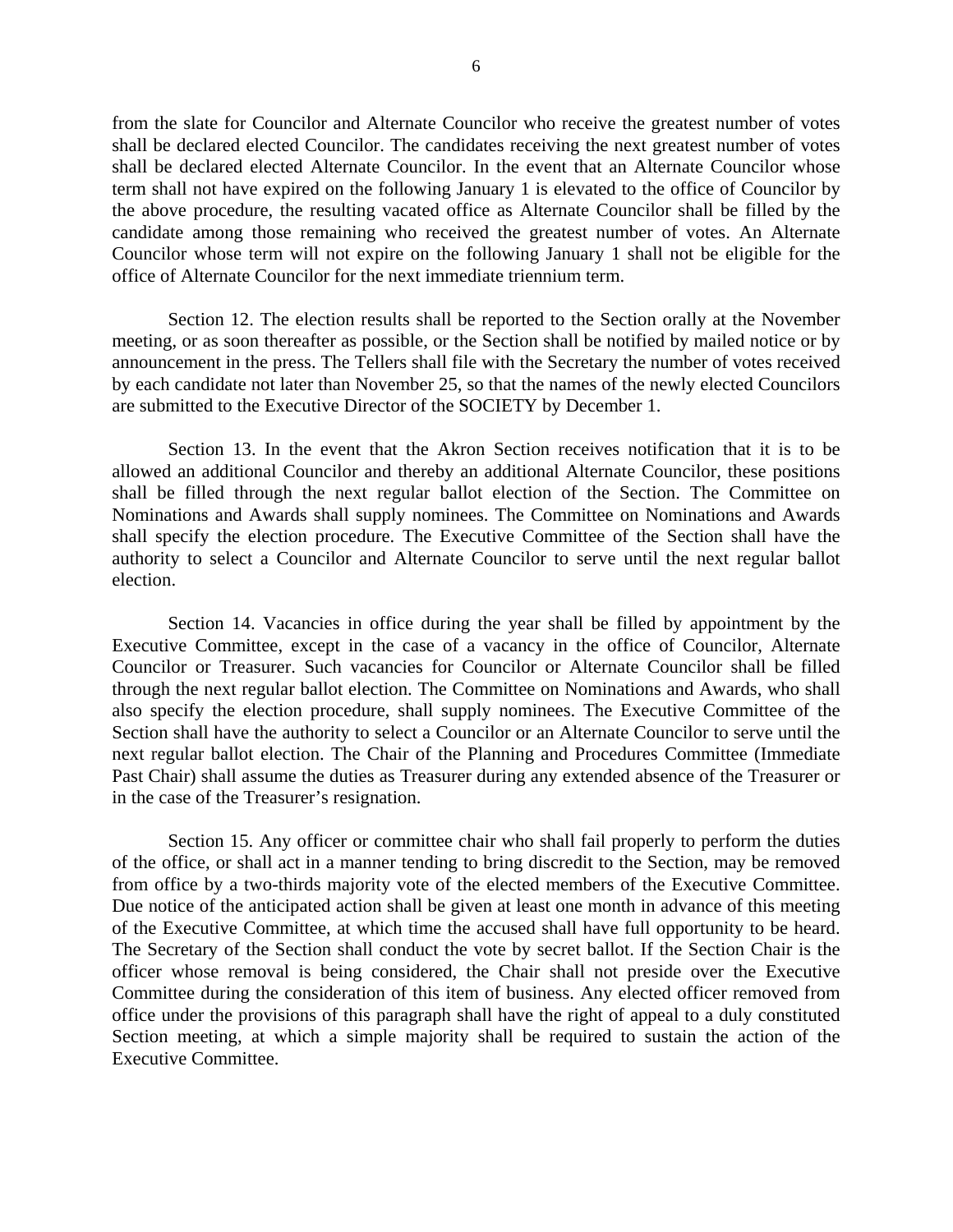Section 16. If a Councilor is unable to attend a regular meeting of the Council held in conjunction with a meeting of the SOCIETY, the Councilor shall notify the Section Chair not later than thirty days prior to the date of said Council meeting. The Chair, with the advice and consent of the Chair of the Committee on Procedures, shall appoint one Alternate Councilor (from the panel of Alternate Councilors) to represent the Section at the Council meeting for each Councilor giving such notification.

# **BYLAW VII Duties of Officers**

Section 1. The Chair shall preside at all meetings of the Section and shall be Chair of the Executive Committee. The Chair shall be an *ex officio* member of all standing committees. The Chair shall appoint, with the approval of a majority of the elected members of the Executive Committee, the chairs of all standing committees and any special committees necessary for smooth functioning of the Section. The Executive Committee shall approve members of the standing committees. Appointment of the Chair of the Program Committee and the Procedures Committee are provided for elsewhere in these bylaws. The Chair shall also appoint, with the approval of the Executive Committee, the Section's representative to the Akron Council of Engineering and Scientific Societies (ACESS). The Chair will normally call meetings of the Executive Committee. If upon written request of one-twentieth of the voting membership of the Section, the Chair does not call a meeting, such meeting shall be called by the Chair-Elect. If the Chair-Elect is indisposed, or out of the Akron area for an extended period of time, it shall be the duty of the Secretary to call the meeting.

Section 2. The Chair-Elect shall preside in the absence of the Chair. The Chair-Elect shall chair the Program Committee and shall appoint, with the approval of a majority of the elected members of the Executive Committee, other members of the Program Committee. The Chair-Elect shall anticipate early in September, the selection of chairs of the standing committees and the Section's representative to the Akron Council of Engineering and Scientific Societies (ACESS) who will be appointed upon the Chair-Elect's accession to the office as Chair. The formal appointments of the committee chairs shall occur after the beginning of the new term and require approval of the majority of the elected members of the current Executive Committee.

Section 3a. The Secretary shall preside in the absence of the Chair, and the Chair-Elect shall keep a record of the proceedings of both the Section and the Executive Committee, and shall keep a record of the Tellers' reports on all elections. The Secretary shall mail proposed amendments to the constitution and bylaws to the members (Note: not to Local Section Affiliates) and also shall mail out notices as may be requested by the Chair to each member and affiliate. The Secretary shall send a copy of the Section constitution and bylaws to each new member, if requested.

Section 3b. The Secretary shall transmit to the Executive Director of the SOCIETY the names of all the officers and standing committees within three weeks of their election or appointment and shall also promptly inform the Executive Director of any changes that may take place. The Secretary (with the Treasurer) shall submit to the Council Committee on Local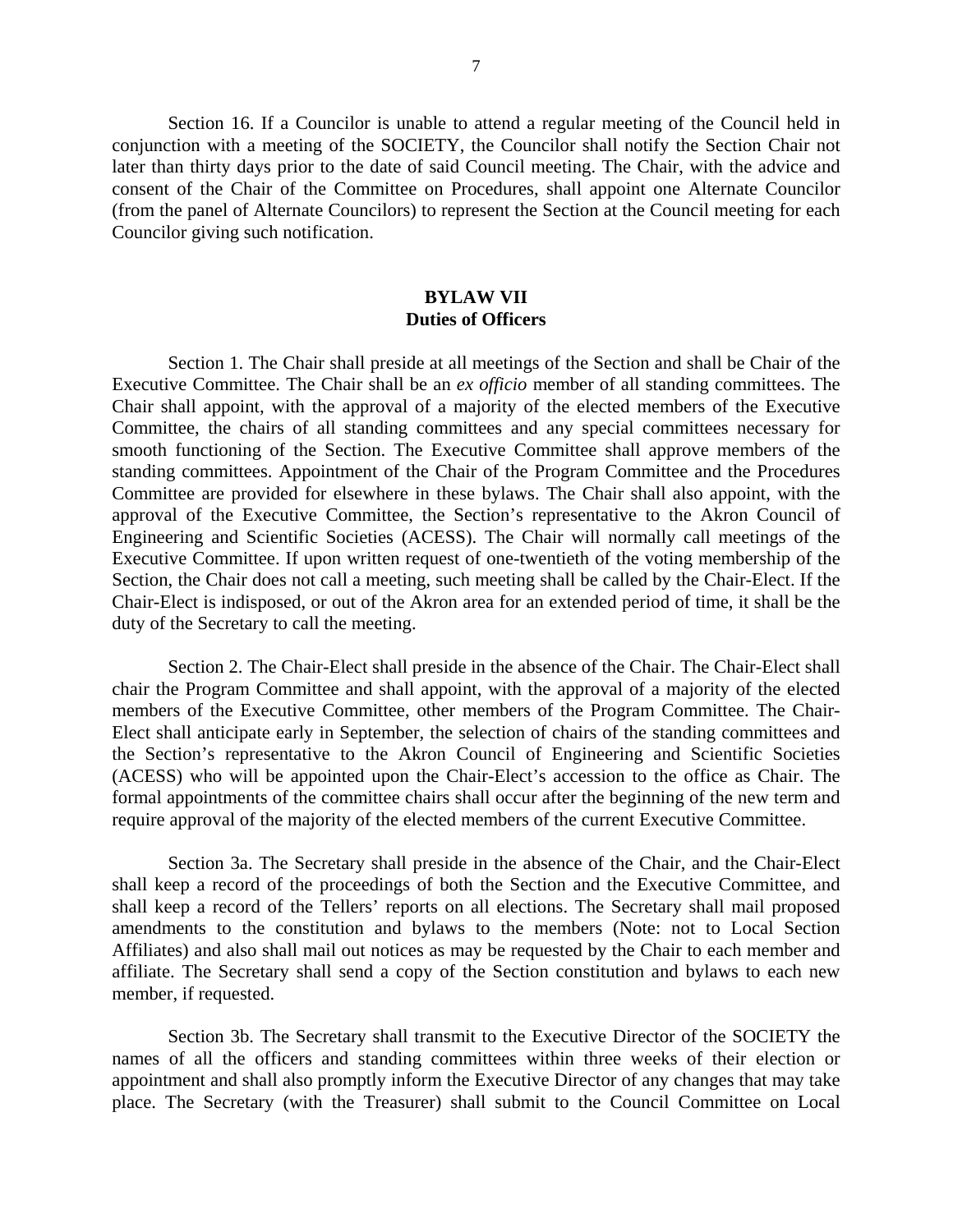Section Activities of the SOCIETY, through the Executive Director, not later than February 1 of each year, an annual report, including an account of the Section's operations.

Section 3c. The Secretary may be allowed such sums for clerical assistance as may be approved by the Executive Committee.

Section 4a. The Treasurer, assisted by the members of the Membership Committee, shall be responsible for collecting Section dues.

Section 4b. The Treasurer shall forward to the Executive Director of the SOCIETY prior to November 30, an application for all funds, which can be drawn from the SOCIETY for allocation to the Section. All such funds shall be used by the Section only in payment of necessary operating expenses.

Section 4c. The Treasurer (with the Secretary) shall submit annually to the Council Committee on Local Section Activities of the SOCIETY, through the Executive Director not later than February 1, an itemized statement of receipts and expenditures and investment of the Section's funds.

Section 4d. The Treasurer shall be custodian of all the monies of the Section received from whatever source and shall make all disbursements, provided, however, that all expenditures other than petty cash shall be approved by either the Section or the Executive Committee before payment. The Treasurer shall have power to approve of petty cash (less than twenty-five dollars) expenditures and shall make disbursements for them. Such expenditures must be reported to the Executive Committee. If the Treasurer is indisposed, or out of the Akron area for an extended period of time, the duties of the Treasurer during such period shall be assumed by the Chair of the Planning and Procedures Committee.

Section 4e. The Treasurer shall keep full and accurate books of accounts containing records of all monies received and expended, which books shall be the properties of the Section.

Section 4f. The Treasurer's books shall be closed January 1 and shall be audited by a Committee of two MEMBERS, appointed by the outgoing Chair, before being turned over to the new Treasurer.

 Section 5. The Immediate Past Chair shall be Chair of the Planning and Procedures Committee.

Section 6a. The Councilors (or their Alternates) shall attend all SOCIETY Council meetings; they shall act in the best interest of the SOCIETY and insofar as possible, further the expressed wishes of the Executive Committee and the Local Section.

Section 6b. The Councilors, and the Alternate Councilors, shall perform their duties as prescribed in the Constitution and Bylaws of the SOCIETY.

Section 6c. The Councilors and Alternate Councilors shall be the members of the Planning and Procedures Committee.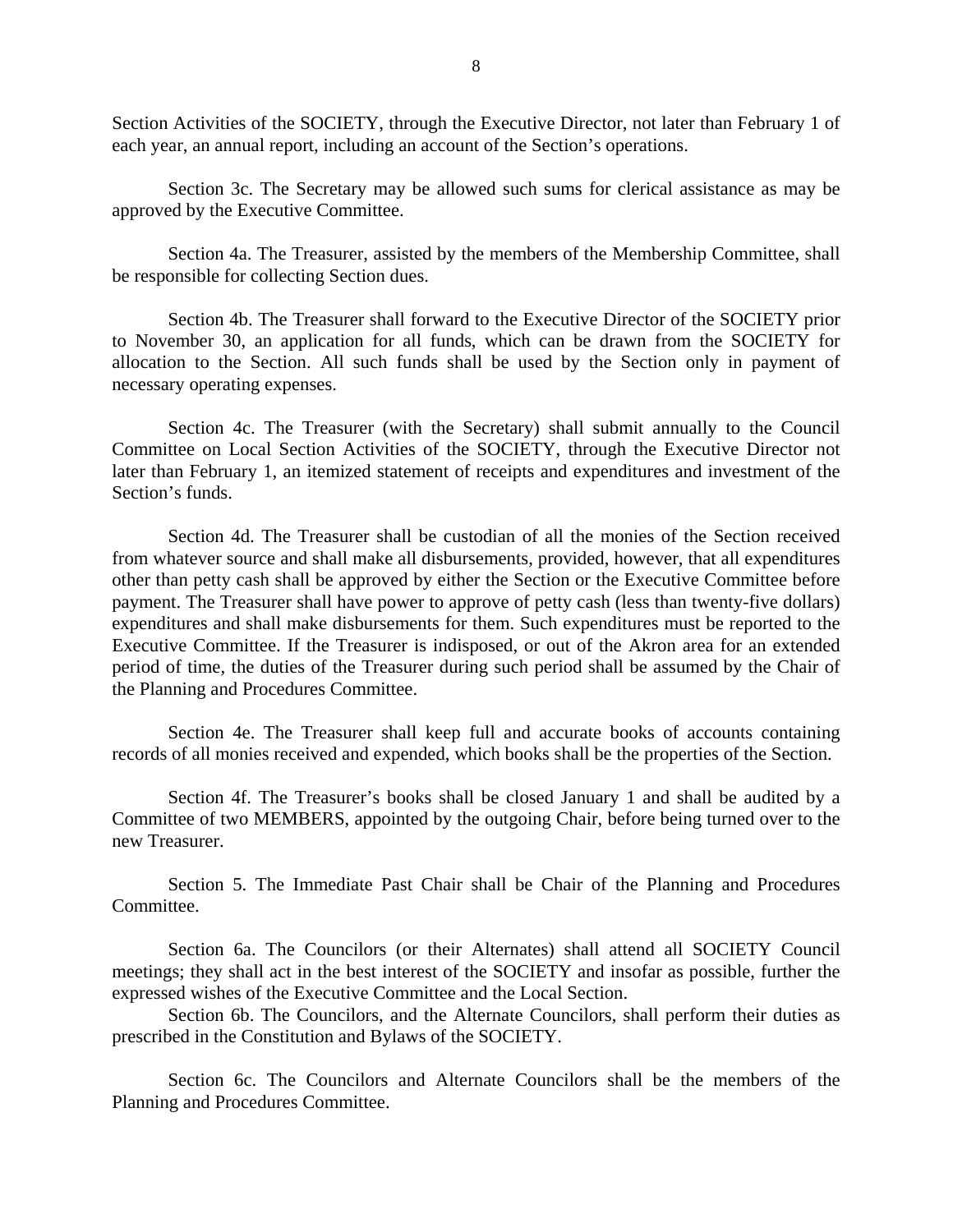### **BYLAW VIII Committees**

Section 1. The standing committees of the Section shall be the Executive Committee, the Membership Committee, the Social Committee, the Publicity and Public Relations Committee, the Program Committee, the Planning and Procedures Committee, the Professional Activities Committee, the Chemical Education Committee, the Meetings Committee, the Committee on Nominations and Awards, the Chemical Safety Committee, the Industrial Relations Committee, the Historian's Committee, the Chemistry and Public Affairs Committee, and the Committee for the Scientific Education and Employment of the Disadvantaged (SEED).

Section 2a. The Executive Committee shall consist of the Officers, the chairs of the various standing committees, and the Section's representative on the Akron Council of Engineering and Scientific Societies. The Chair and Secretary of the Section shall serve as the Chair and Secretary of the Executive Committee.

Section 2b. The Executive Committee shall consider all matters concerning the welfare of the Section and shall present recommendations to the Section for approval. It shall consider resolutions and motions before they are acted upon by the Section as provided in these bylaws. It shall have power to approve payment of bills. A quorum for the transaction of business shall exist only when a majority of the elected members of the Executive Committee is present. No member of the Executive Committee shall have more than one vote, regardless of the number of elective or appointive positions held by that member.

Section 2c. The Executive Committee shall make recommendations of the wishes of the Section to Councilors and Alternate Councilors before each Council meeting.

Section 2d. The elected members of the Executive Committee shall approve the chairs of the standing committees that have been appointed by the Chair and Chair-Elect of the Section.

Section 2e. Vacancies in any office during the year shall be filled by the Executive Committee, except that of Councilor or Alternate Councilor, as provided elsewhere in these bylaws.

Section 3. The Membership Committee shall solicit applications for membership among qualified chemists and chemical engineers and shall forward applications for membership to the Executive Director of the SOCIETY. It shall pass on applications for status as Local Section Affiliate. It shall assist the Treasurer in the collection of all Section dues and assessments. At the time of collection of dues, it shall also solicit suggestions for improvement of the Section, these suggestions to be turned over to proper standing committees for consideration.

Section 4. The Social Committee shall have charge of arrangements for social functions.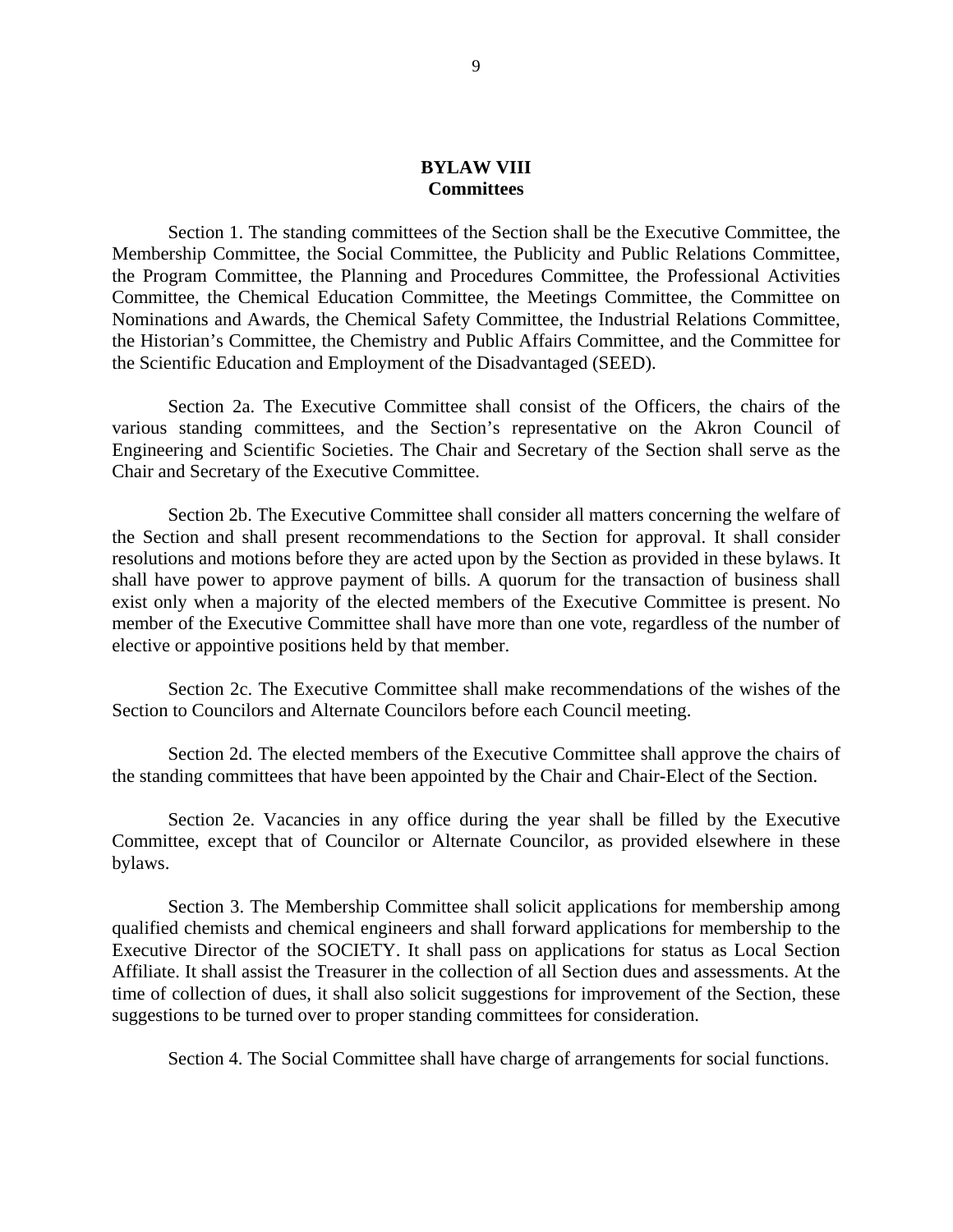Section 5. The Publicity and Public Relations Committee shall take care of newspaper notices, journal notices of meetings, radio and television programs relating to the activities and accomplishments of chemists, and other matters relating to publicity.

Section 6a. The Chair-Elect of the Section shall be Chair of the Program Committee. This Committee shall consist of four or more members.

Section 6b. The Program Committee shall make arrangements for speakers and for other technical features for meetings of the Section.

Section 6c. The Program Committee shall cooperate with other Sections of the SOCIETY in making arrangements with the Executive Director of the SOCIETY for speaker tours in this vicinity. This Committee shall solicit suggestions for speakers and programs from the membership and, in May, make preliminary arrangements for tour speakers to appear on programs in the following season.

Section 7a. The Planning and Procedures Committee shall consist of the Councilors, Alternate Councilors and the Immediate Past Chair of the Section who shall be Chair of the Committee. The Chair of the Planning and Procedures Committee shall assume the duties as Treasurer *pro tem* during any unforeseen or otherwise extended absence of the duly elected Treasurer.

Section 7b. The Planning and Procedures Committee shall study procedures of the SOCIETY and report recommended changes to the Section. Upon approval of recommended changes by Executive Committee, this Committee shall seek adoption of these changes by the SOCIETY. Any business to be brought before the National Council by a Councilor of the Section shall be considered first by this Committee.

Section 7c. The Planning and Procedures Committee shall also study Local Section procedures and recommend improvements. It shall, together with sponsors of proposed amendments to these bylaws, draw up said proposed amendments in proper form before being acted on by the Section.

 Section 7d. The Planning and Procedures Committee shall be responsible for strategic planning of the Section, as the need arises, considering future prospects, needs and programs.

Section 8. The Professional Activities Committee shall keep the Section informed, through periodic reports, of all factors tending to affect the professional and economic status of chemists and chemical engineers and shall act as an advisory body to the Section in these respects.

Section 9. The Chemical Education Committee shall study policies relating to improvement of scientific education and shall be responsible for the administration of Section activities relating to contests and awards for students, vocational guidance, and other methods of furthering the education of chemists.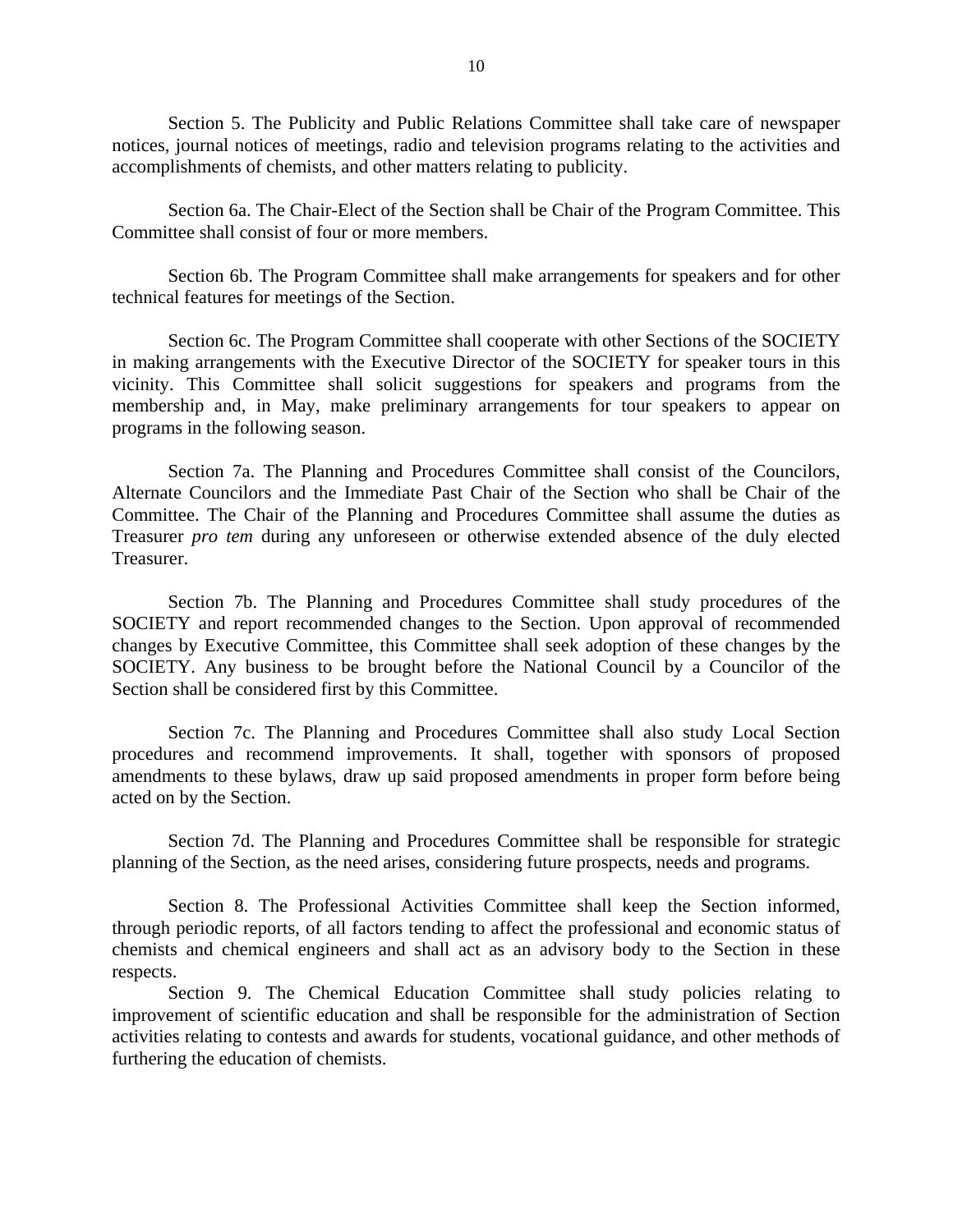Section 10. The Meetings Committee shall be responsible for dinner reservations at meetings, serve as hosts, care for Section equipment, and, in general, be responsible for the care and comfort of the audience and speakers during meetings.

Section 11. The Committee on Nominations and Awards shall consist of five or more members. The principal duties of this Committee are defined elsewhere in these bylaws. In addition, this Committee shall consider all requests for nominations made by the National Office, whether they are for offices or awards, and act upon such requests as they see fit, in whatever manner is prescribed by the Constitution and Bylaws of the SOCIETY.

 Section 12. The Industrial Relations Committee shall be responsible for contacts with companies in the Akron area, soliciting their cooperation and support for programs and activities of the Section.

 Section 13. The Chemical Safety Committee shall encourage safe practices in all chemical activities. The committee shall serve as a resource for the Local Section, providing advice and counsel in the handling of chemicals, the establishment of safe facilities and the conduct of safe practices by calling attention to potential hazards and by providing education in safe chemical practices.

 Section 14. The Historian's Committee shall be responsible for collecting and preserving items of historical significance, such as reports, photographs, correspondence and records of key members of the Section, The Historian shall review the file at least once each year and shall write historical sketches when appropriate. The Historian's Committee shall have authority to discard any records more than 10 years old when such action does not conflict with general guidelines of the SOCIETY or the Section Planning and Procedures Committee.

Section 15. The Chemistry and Public Affairs Committee shall be concerned with laws (legislation) and public issues related to chemistry and the chemical profession. The main objectives of the committee shall be to identify and monitor chemistry related public issues, to solicit the Akron Section's interest and to promote public awareness of the facts that must be weighed in order to pass fair and meaningful laws. All proposed position statements of the Section must be approved by the SOCIETY in accordance with SOCIETY Bylaws.

Section 16. The Committee for the Scientific Education and Employment of the Disadvantaged (SEED) shall establish a program of summer employment for outstanding sophomore, junior, and senior class scientists. The students must qualify academically and also meet guidelines for family income as outlined by the SOCIETY. The number of students placed will depend on the amount of funding the SEED Committee can raise and the number of mentors available.